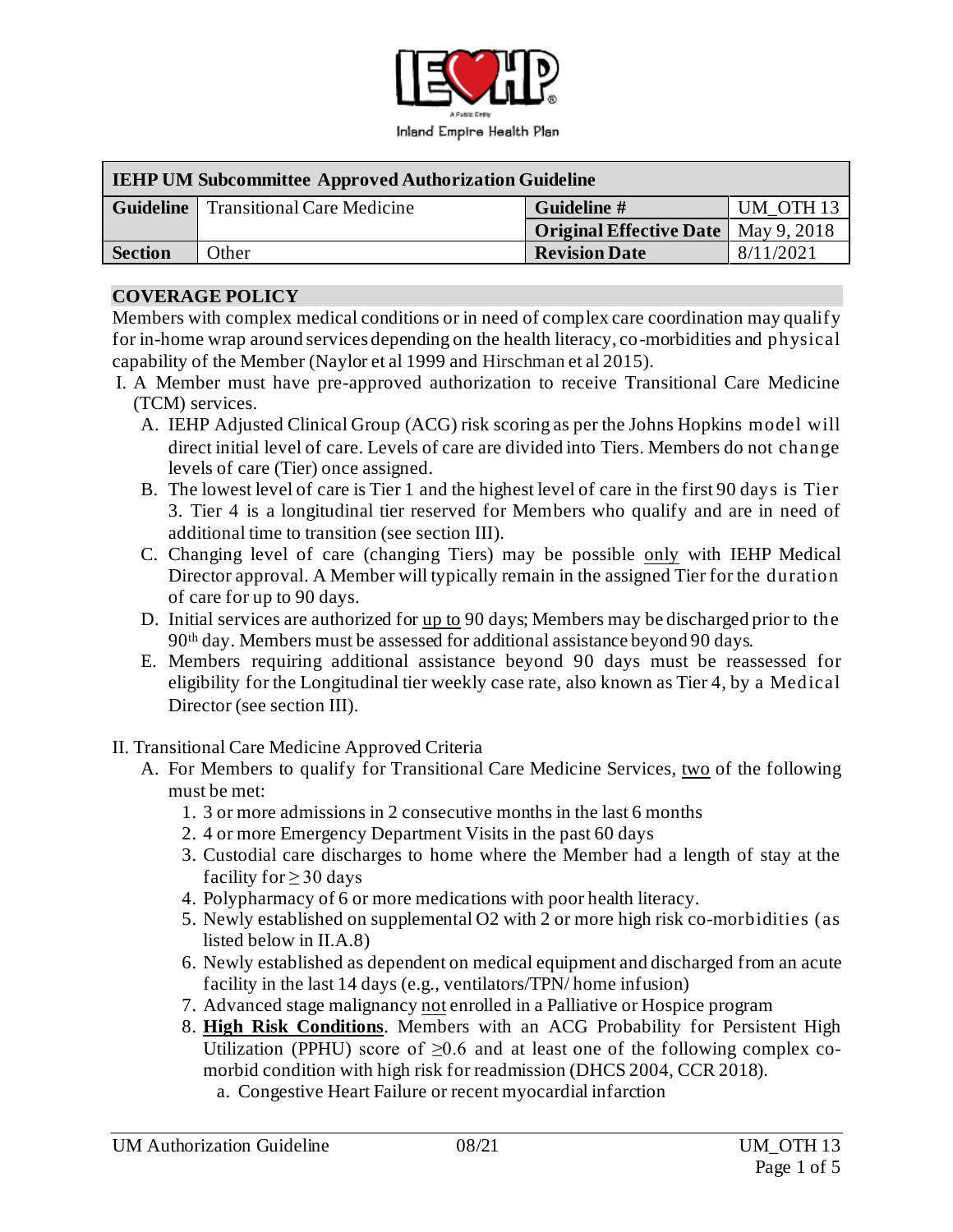- b. Chronic Obstructive Pulmonary Disease
- c. Chronic Pancreatitis
- d. Advanced liver cirrhosis
- e. Sickle Cell anemia
- f. Poorly controlled Diabetes, Type I or II (HgA1c >9%) with an additional comorbidity as listed in II.A.8. (i.e., diabetes plus an additional diagnosis)
- g. End Stage Renal Disease, newly established on dialysis (peritoneal/ hemodialysis)
- h. Cerebrovascular event or neurologic disease and not enrolled in a Palliative Care or Hospice program (diagnoses include multiple sclerosis, quadriplegia, amyotrophic lateral sclerosis)
- i. Behavioral Health diagnoses marked with poor functioning (requires professional assistance to remain in the community).
	- 1. This does not include Members with severe persistent mental illness who are County Department of Behavioral Health "Tier 3" patients.
- 9. Discharged to home with a new PICC/Foley catheter/ gastrostomy tube and without an established PCP or if there is no follow up appointment within 7 days of discharge. A Member is considered to not have an established PCP if there has been no PCP visit in the last 12 months.
- 10. Member discharged to home who refused transfer to a Skilled Nursing Facility (SNF) when the discharging healthcare team has recommended SNF.
- 11. Homelessness with medical co-morbidities not enrolled in IEHP intensive care management services
- B. All other cases require Medical Director approval.
- III. Members who require additional assistance beyond the 90 days as listed above may qualify for a TCM Longitudinal Tier (Tier 4) which is a month to month level of care.
	- A. All requests for extensions of care in a TCM program require Medical Director approval.
	- B. The Member is currently receiving Charter TCM services and met criteria as listed above in section II.
	- C. Longitudinal Tier criteria (may qualify if any two of the following are met):
		- 1. 2 or more documented Emergency Department diversions or visits in the last 30 days while receiving TCM services.
		- 2. Presence of co-morbid uncontrolled significant mental health disorder (e.g. Bipolar disorder, Schizophrenia) marked with poor functioning but able to remain in the community with assistance
		- 3. Homelessness with medical co-morbidities pending intensive care management services (ICMS)
		- 4. Complex co-morbid conditions (see section II.A.8 above) with an acute decline (prolonged hospitalization or intensive care unit stay) while receiving TCM services.
	- D. The Member meeting this criteria will be authorized to receive additional TCM services for up to 90 days
	- E. Review of Tier 4 criteria to be performed by Medical Director every 90 days

## **COVERAGE LIMITATIONS AND EXCLUSIONS**

1. TCM services are not line of business specific; Medi-Cal and Dual Choice Members can be eligible.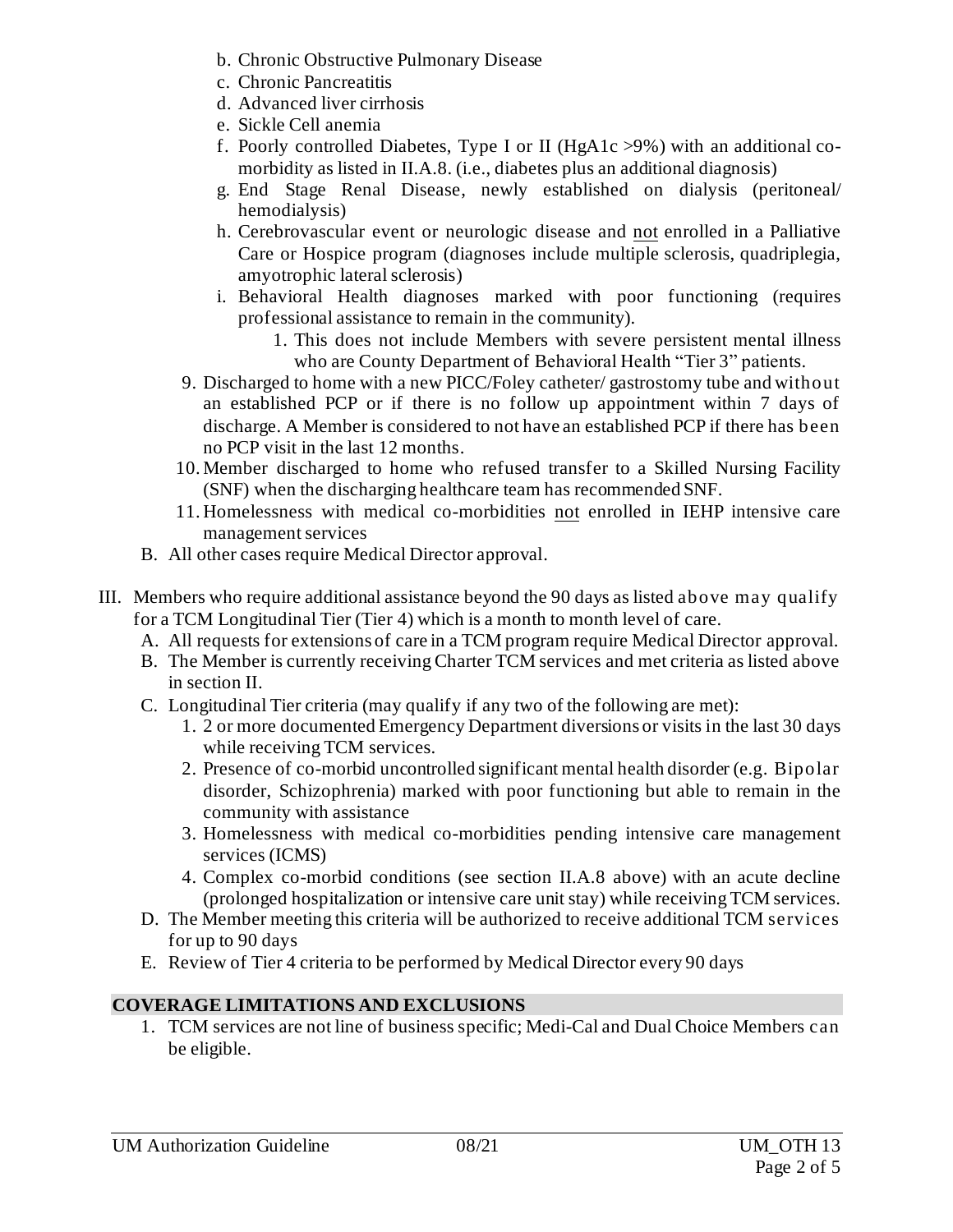### **ADDITIONAL INFORMATION**

**Transitional Care Medicine** (TCM) services are short term, high intensity, face-to-face healthcare services provided to a Member as they transition from one level of care to the home or community setting. TCM Services are provided in the home or in a home-like environment.

The primary goal of the transitional care medicine program is to provide support to Members to ensure a smooth transition between healthcare settings and Providers. An additional benefit is to help the Member avoid readmission to the acute care setting. The TCM Provider will ensure that medical needs are met and that care coordination is successful. Improved Member outcomes and decreased healthcare costs through increased Member education and disease insight (medical literacy) are considerations of the program.

Services provided by a Transitional Care Medicine team include, but are not limited to (CMS 2016):

- 1. Ensure a safe transition from the acute setting to the community (home or home-like environment)
- 2. Review of hospital discharge information with Member
- 3. Review of medication lists and schedules (medication reconciliation)
- 4. Support for treatment regimen adherence and medication compliance
- 5. Interact with Primary Care providers (PCPs) & Specialists regarding post discharge follow-up
- 6. Educate caregivers and family members regarding diagnosis and management
- 7. Care coordination with IEHP Team Members for referrals to community resources and Providers
- 8. Assist the Member is accessing needed care, services and resources

# **CLINICAL/REGULATORY RESOURCE**

Medicare and Medi-Cal both require that efforts be made to prevent acute care readmission and further disability and/or promote improvement.

## **DEFINITION OF TERMS**

- 1. **ACG PPHU** Johns Hopkins Adjusted Clinical Groups Probability for Persistent High Utilization – a risk score which helps to identify Members at high risk for readmission or visits to the Emergency Department
- 2. **Health Literacy** -- the degree to which individuals have the capacity to obtain, process, and understand basic health information and services needed to make appropriate health decisions<sup>11</sup>.
- 3. **Tiers**

# **Transition of Care (TCM) Program Tiers and Rates**

| <b>Member with TCM &lt; 90 Days</b> |                  |                                                                       |  |  |
|-------------------------------------|------------------|-----------------------------------------------------------------------|--|--|
| <b>ACG Tier</b>                     | <b>CPT Codes</b> | <b>Description of Care</b>                                            |  |  |
| Tier 1                              | 99341            | Nurse visits every other week and as needed; 24/7 access to Nurses;   |  |  |
|                                     |                  | assigned CM and SW as needed. Member understands and is               |  |  |
|                                     |                  | compliant with care and has follow-up with PCP and Specialist         |  |  |
| Tier 2                              | 99342            | Nurse visits 1x per week and as needed; 24/7 access to Nurses;        |  |  |
|                                     |                  | assigned CM and SW as needed. Member requires ongoing education       |  |  |
|                                     |                  | about disease process and medications                                 |  |  |
| Tier 3                              | 99343            | Nurse visits at least 2x per week; 24/7 access to Nurses; assigned CM |  |  |
|                                     |                  | and SW for coordination of community resources; Member with high      |  |  |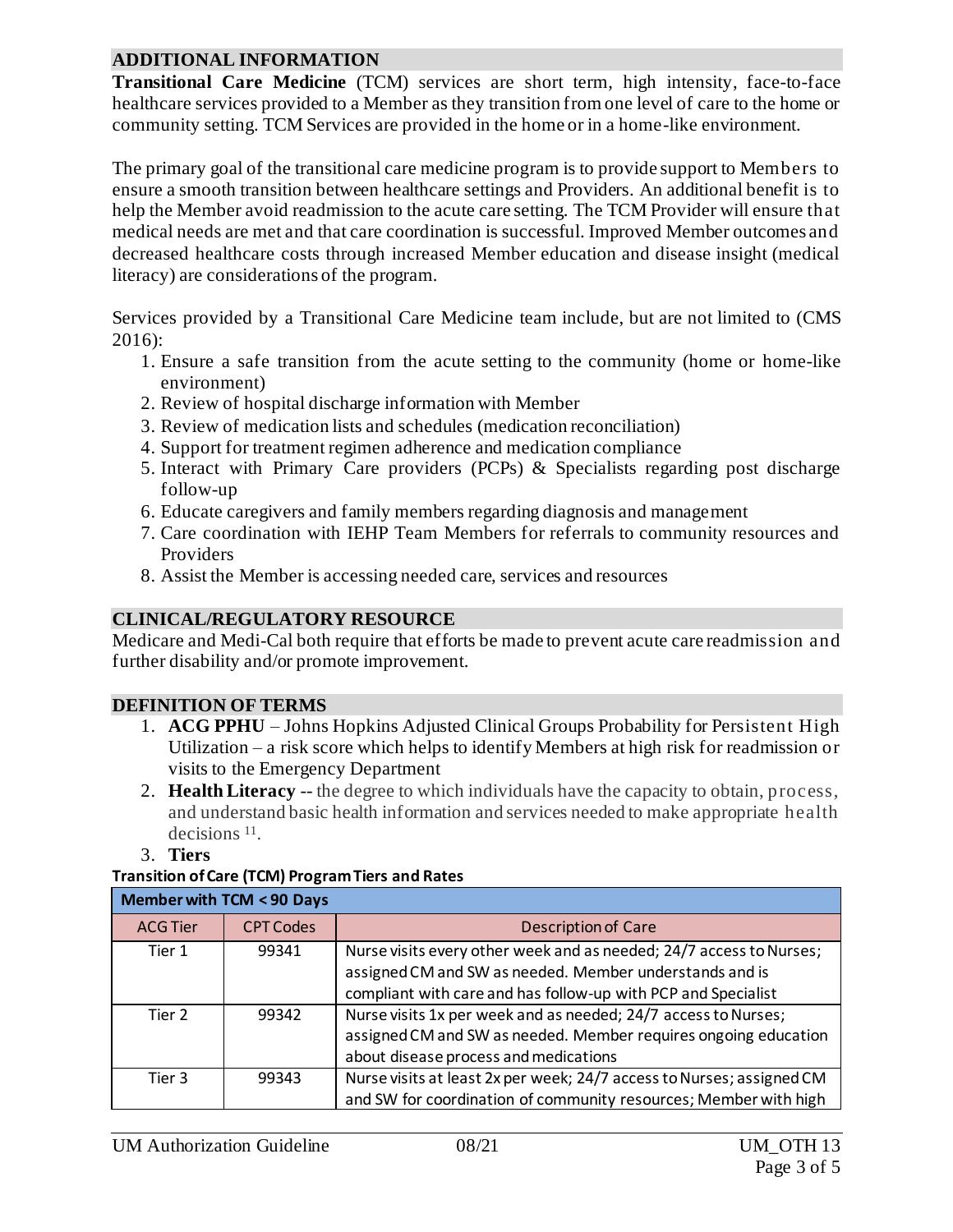|                                                                               |       | risk of re-admission or ED visits; multiple medical co-morbidities;<br>requires extensive education regarding diagnoses and plan of care |  |  |
|-------------------------------------------------------------------------------|-------|------------------------------------------------------------------------------------------------------------------------------------------|--|--|
| Member with TCM $\geq$ 90 Days - Longitudinal tier 90 additional days of care |       |                                                                                                                                          |  |  |
| (weekly case rate with Medical Director approval)                             |       |                                                                                                                                          |  |  |
| Tier 4                                                                        | 99345 | Member seen on an as needed basis depending on medical                                                                                   |  |  |
|                                                                               |       | complexities and understanding of disease process                                                                                        |  |  |

\*MD/NP available for triage and acute changes for all Members

4. **Transitional Care** - the care patients receive as they move between health care settings and providers <sup>5</sup>

#### **REFERENCES**

1. Agency for Healthcare Research and Quality. "Transitional Care Interventions to Prevent Readmissions for People with Heart Failure." AHRQ Publication No. 14-EHC021-EF; May 2014. Accessed on 07/29/2021

[https://www.ncbi.nlm.nih.gov/pubmedhealth/PMH0065997/pdf/PubMedHealth\\_PMH006](https://www.ncbi.nlm.nih.gov/pubmedhealth/PMH0065997/pdf/PubMedHealth_PMH0065997.pdf) [5997.pdf](https://www.ncbi.nlm.nih.gov/pubmedhealth/PMH0065997/pdf/PubMedHealth_PMH0065997.pdf) 

2. California Department of Health Care Services (DHCS) 2004. Manual of Criteria for Medi-Cal Authorization: Chapter 9.1 - Home Health Agency Services. Accessed 07/29/2021

[http://www.dhcs.ca.gov/formsandpubs/publications/Documents/Medi-](http://www.dhcs.ca.gov/formsandpubs/publications/Documents/Medi-Cal_PDFs/Manual_of_Criteria.pdf.)[Cal\\_PDFs/Manual\\_of\\_Criteria.pdf](http://www.dhcs.ca.gov/formsandpubs/publications/Documents/Medi-Cal_PDFs/Manual_of_Criteria.pdf.)

- 3. California Code of Regulations, Title 22, Division 3, Subdivision 1, Chapter 3, Article 4, § *51337.* Home Health Agency Services.
- 4. Centers for Medicare and Medicaid Services (CMS) 2019 Accessed 07/29/2021 [https://www.cms.gov/Outreach-and-Education/Medicare-Learning-Network-](https://www.cms.gov/Outreach-and-Education/Medicare-Learning-Network-MLN/MLNProducts/MLN-Publications-Items/ICN908628)[MLN/MLNProducts/MLN-Publications-Items/ICN908628](https://www.cms.gov/Outreach-and-Education/Medicare-Learning-Network-MLN/MLNProducts/MLN-Publications-Items/ICN908628)
- 5. Driscoll A, Dinh D, Prior D, Kayne D, Hare D, Neil C, Lockwood S, Brennan A, Lefkovits J, Carruthers H, Amerena J, Cooke JC, Vaddadi G, Nadurata V, Reid CM. The Effect of Transitional Care on 30-Day Outcomes in Patients Hospitalised with Acute Heart Failure. Heart Lung Circ. 2020 Sep;29(9):1347-1355.
- 6. Hirschman, K., Shaid, E., McCauley, K., Pauly, M., Naylor, M., (September 30, 2015) "Continuity of Care: The Transitional Care Model" OJIN: The Online Journal of Issues in Nursing Vol. 20, No. 3, Manuscript 1.
- 7. Institute of Medicine. 2004. *Health Literacy: A Prescription to End Confusion*. Washington, DC: The National Academies Press. https://pubmed.ncbi.nlm.nih.gov/25009856/
- 8. Naylor MD, Aiken LH, Kurtzman ET, et al. The care span: the importance of transitional care in achieving health reform. Health Aff (Millwood). 2011 Apr;30(4):746-54. PMID: 21471497. Exclusion Code: X2.
- 9. Naylor, Mary D., Dorothy Brooten, Roberta Campbell, Barbara S. Jacobsen, Mathy D. Mezey, Mark V. Pauly, and J. Sanford Schwartz. "Comprehensive Discharge Planning and Home Follow-up of Hospitalized Elders: A Randomized Clinical Trial." JAMA, 1999, vol. 281, no. 7, pp.613-620.
- 10. Naylor, Mary D and Stacen Keating. "Transitional Care" American Journal of Nursing. 108(9):58–63, SEP 2008. Supplement pp. 58-62.
- 11. Rennke S, Ranji SR. "Transitional Care: Strategies From Hospital to Home: A Review For the Neurohospitalist.". The Neurohospitalist. 2015;5(1):35-42.